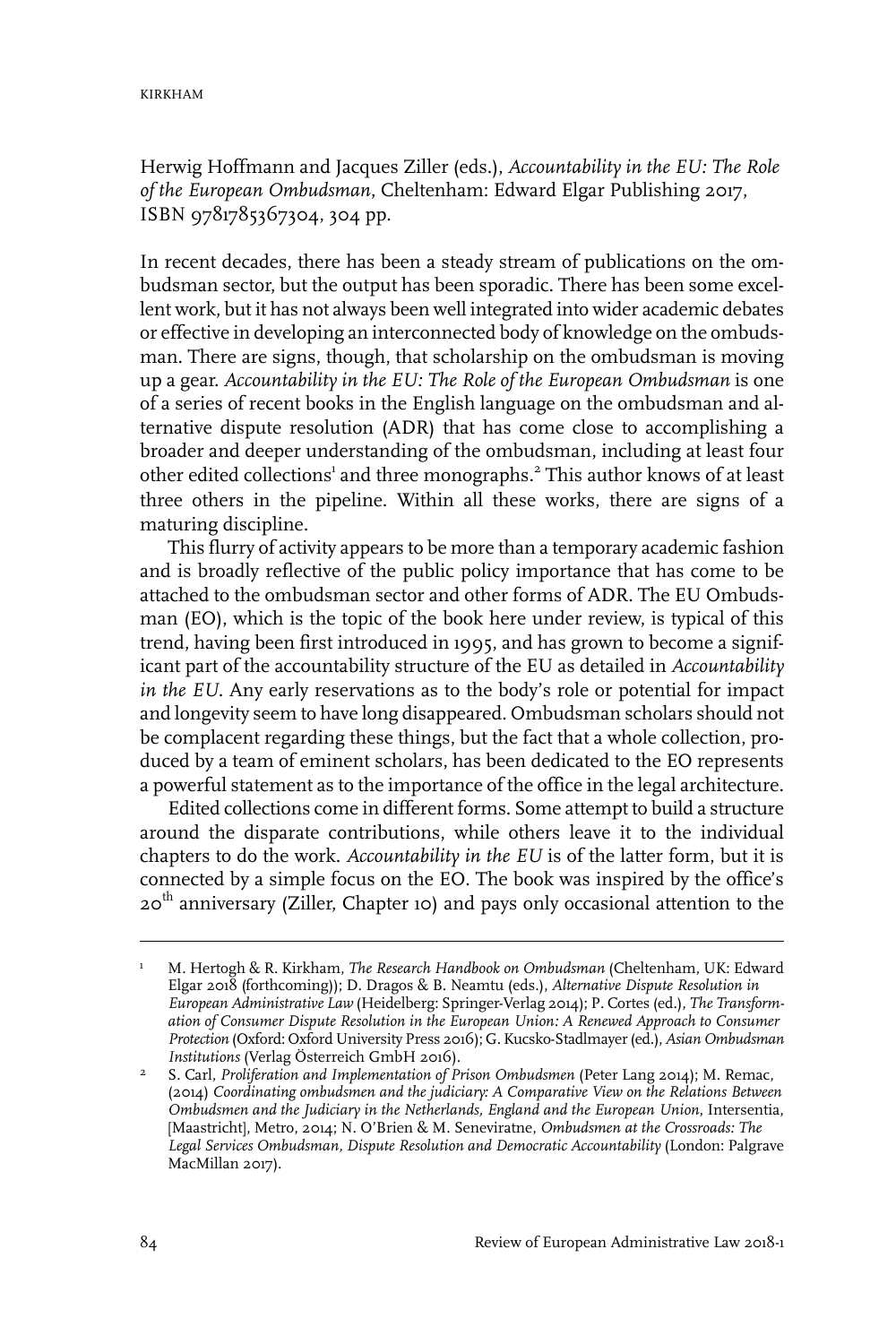broader ombudsman landscape. As such, the book is most obviously of value to scholars of the EO and the EU, with its variety of chapters containing rich legal, public administration and political science angles on the detail of the scheme's operation. As this book evidences throughout its content and footnotes, the EO is an institution that has previously attracted considerable academic and political coverage, but the book should be of value to anyone interested in understanding the way that the EU operates. As Trondal and Wille (Chapter 2) inform us, the EU is a complex multilevel network of people, states, law, institutions and regulation, and its system of governance is permanently turbulent and fluid. The EO offers an isolated image of how this complexity is managed and is an example of an institutional solution charged with the task of constructing order out of this wider chaotic political endeavour to resolve the permanent state of conflict disagreement in EU politics. To a greater or lesser extent, all the chapters in the book make the argument that this function of the EO has become a key part of the EU's bid to secure its own transparency and accountability.

The book contains valuable insight on how the EO manages this task. Towards the end of the book, there are powerful insider accounts provided by the former Ombudsman, Nikiforos Diamandouros (Chapter 9), and his Secretary General, Ian Harden (Chapter 8). These accounts clearly come from the perspective of individuals proud of their contribution, but they are thoughtful and reflective pieces that place their input in the context of the shifting environments within which they were working. We get a clear sense from these chapters as to how the office perceives itself and its input into the wider European legal order. Other chapters are produced by academics from a number of different specialisms, which gives the book an impressive breadth. Intriguingly, one of the editors tells us that the 'idea was to convene a number of scholars from different disciplines who had not, for the most part, specifically published about the … EO (not the 'usual suspects' in ombudsman studies).'<sup>3</sup> This variety of skillsets helps prevent the book from becoming too concerned with the details of the EO's operation. Further, several of the chapters support their analysis with a targeted interrogation of the data surrounding the office (e.g. Neuhold, Chapter 3; Tridimas and Tridmas, Chapter 4; Dragos and Neamtu, Chapter 5), while others provide a detailed historical study of the office's evolution and practice (e.g. Hofmann, Chapter 1; Mastroianni, Chapter 7).

Now what of the value of the book for the wider community of ombudsman scholars? It is widely observed that the ombudsman sector is built upon diversity; it is one of its distinguishing traits and reasons for its successful global adaptation. Given this attribute, there are reasons for querying the value of a study of the EU Ombudsman for other schemes, particularly as it has several atypical

<sup>&</sup>lt;sup>3</sup> Ziller, Chapter 10, 259.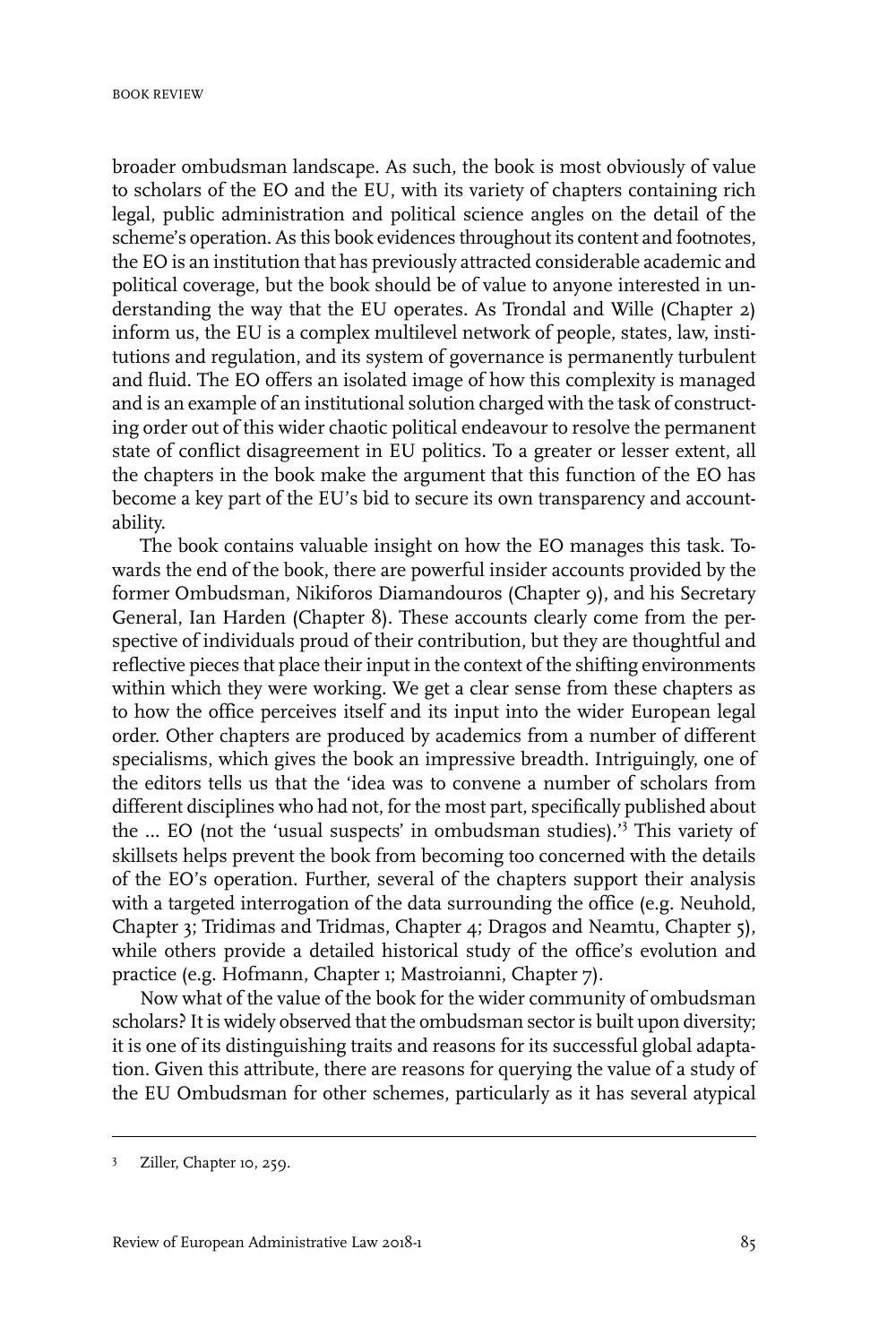features. The office is almost unique in its supranational dimension and, compared to most schemes, it is arguably more closely engaged with bureaucracy than users. It is an office which is also more strongly wedded to a rule based model of ombudsmanry, with the book regularly reminding us that maladministration 'occurs when a public body fails to act in accordance with a rule or principle which is binding upon it'.<sup>4</sup> Some national ombudsman schemes take the same approach, but many operate through more fluid conceptions of administrative fault.

Notwithstanding the special nature of the EU Ombudsman, there are some common themes under which this collection could add value to wider study in the sector. Surprisingly, one area on which the book does not dwell is the longstanding debate about the optimum function of the ombudsman. Perhaps, this debate is predominately an obsession confined to the UK, and more specifically England, where concerns are regularly expressed as to the dangers of the ombudsman converting into a complaints-handling factory which is insufficiently focused or equipped to add value to deliberations about good administration.<sup>5</sup> In *Accountability in the EU*, there are references to the debate, but there is a general sense of comfort amongst the authors as to the loose dual ombudsman mandate of complaint-handling and influencing better public administration. Instead of debate, what we are provided with is plenty of evidence of the value of the ombudsman's proactive work in deriving lessons from its work and cajoling public administration into enhanced performance.

By contrast, throughout its inquiry, the book is stronger in its interrogation of the links between the ombudsman and the wider network of EU institutions in which it operates. Drawing from the literature on accountability, Olsen, Trondal and Wille (Chapter 2), in particular, provide a fascinating model for analysing and explaining the stability of an institution such as the ombudsman which, on paper, is vulnerable. The EU Ombudsman, we are told, has proved to be a remarkably resilient institution in building a role within the EU's evolving administrative order. Likewise, Neuhold (Chapter 3) explores the relationship between the European Parliament and the Ombudsman, albeit with a focus on complaints made about Parliament. More could have been made of the overlap of this role with the scrutiny function of Parliament, but this is a theme which comes up again in Diamandouros's chapter (Chapter 9). The conflicting challenge faced by the two institutions of being both scrutinised and a scrutiniser raises issues of institutional design that need to be accommodated for in accountability theory. The Ombudsman's role in promoting transparency across EU institutions is explored in some depth by Dragos and Neamtu (Chapter 5),

European Ombudsman, *Annual Report for 1997* (Luxembourg: The Publications Office 1998), p. 23. 4

N. O'Brien, 2015, 'What Future for the Ombudsman?', 86(1) *The Political Quarterly*, Vol. 86, No. 1, pp. 72-80. 5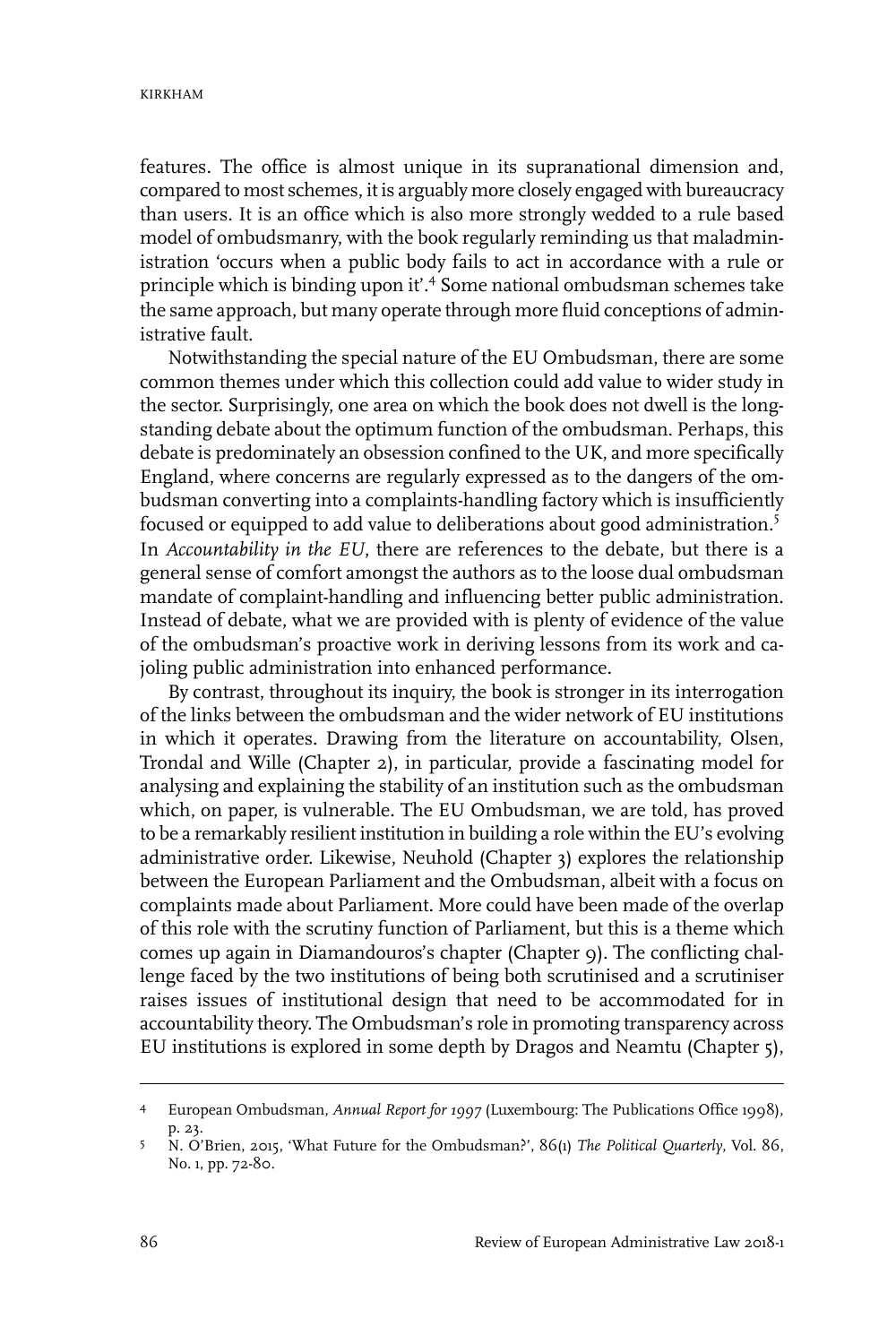and the boundary lines of appropriate competence and specialism between the courts and the ombudsman is a feature of Mendes's chapter (Chapter 6). These are all themes that are mirrored in the work of all ombudsman schemes and, in some cases, the book offers not just an interesting analysis on how the various relationships operate in the EU but also some methods for interrogating those relationships.

Charting the dynamics between institutions and establishing theoretical models considered to explain their likely success or failure is a project that transcends the different forms of ombudsman in operation. Within this book, however, one theme that is not picked up on in detail is the perspective of the actor that perhaps most needs to be influenced, namely the administrator. The book is largely infused with an assumption that the influence of the ombudsman is real and abundant evidence is offered to support this conclusion. Yet, on this topic, elsewhere, there is the beginnings of a sceptical body of work that demands more proof of this claim and also raises the possibility of unwanted and unforeseen side effects occurring as a result of the ombudsman's input.<sup>6</sup> As ombudsman scholarship continues to expand, the alternative perspective and the testing of claims in favour of the ombudsman's influence are areas in which more work needs to be invested. It is probably also fair to say that most of the current work on the ombudsman is, as with much of this book, based upon information generated by ombudsman schemes themselves, rather than fresh empirical work. There is nothing wrong with this form of empirical inquiry, but a challenge for future collections such as this is to expand the array of knowledge informing the debate.

In a similar vein, one topic about which the book never asks questions is the viewpoint of the user as to the functionality of the ombudsman office. The recent empirical study of Naomi Creutzfeldt into the viewpoints of users in three different countries has raised the profile of this issue.<sup>7</sup> She has also gone on to hypothesise that her findings suggest that different legal cultures can explain different responses to the perspectives of users in different countries. The chapter by Tridimas and Tridimas (Chapter 4) gets nearest to exploring the user perspective, although on the preliminary question of whether or not citizens are aware of the office. Through an examination of the output of the Eurobarometer survey, Tridimas and Tridimas inform us that little is known of the EO amongst EU citizens, albeit noting variances between countries. Awareness is a theme of study that has long been present in ombudsman scholarship, with one worry being that in practice it mainly serves the middle classes and fails to

C. Gill, 'What Do Government Agencies Learn from the Ombudsman?', in: Hertogh and Kirkham (eds.), *The Research Handbook on Ombudsman* (Cheltenham, UK: Edward Elgar 2018 (forthcoming)). 6

N. Creutzfeldt, 'A voice for change? Trust relationships between ombudsmen, individuals and public service providers', (2016) *Journal of Social Welfare and Family Law* 38(4), 460-479. 7